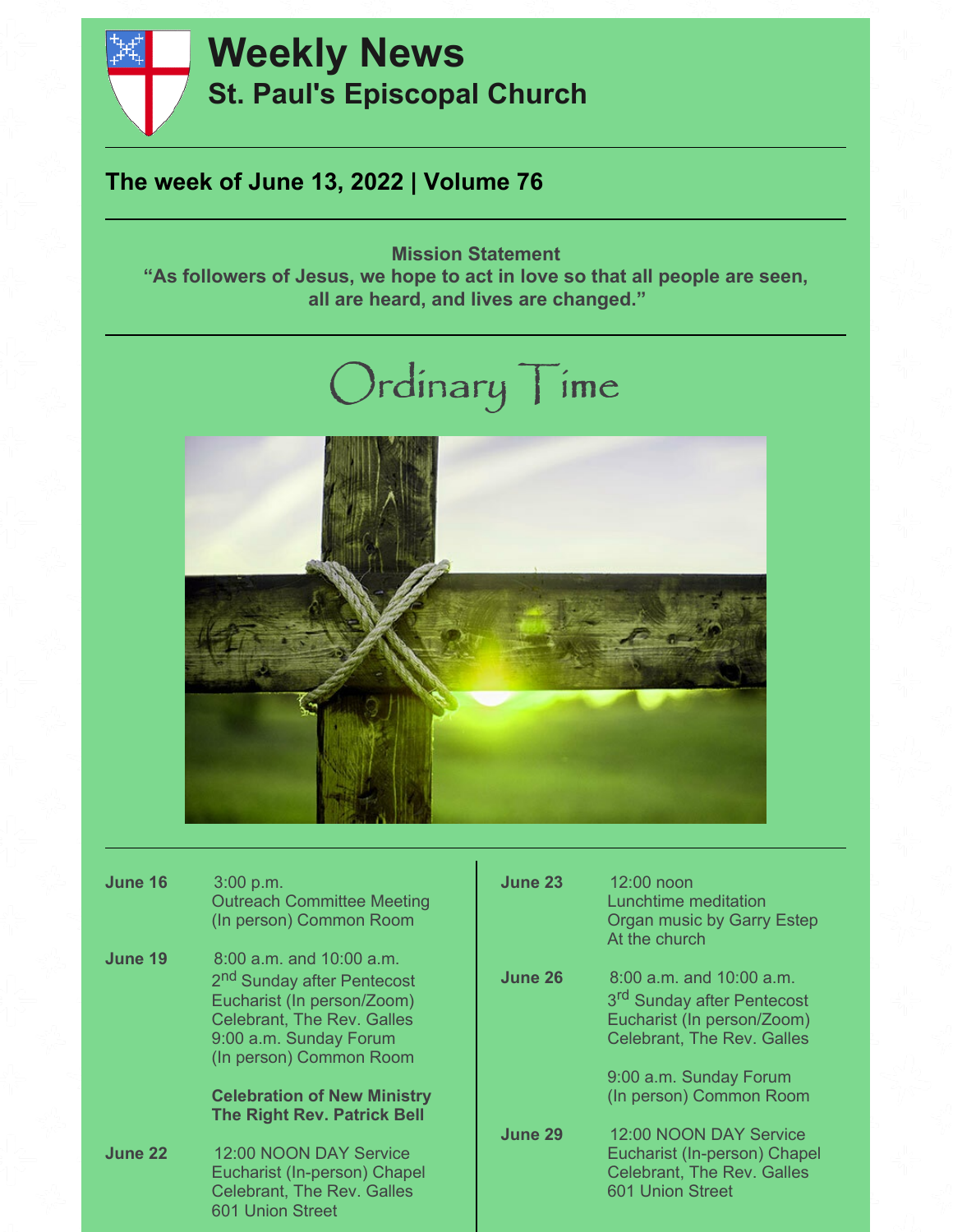**June 24** 6:00 -9:00 p.m. Youth Night Taylor Hall Jonathan and Fiona

# **Click here to visit St. Paul's [website](https://www.stpaulsthedalles.org/)**



# The Meaning of Ordinary Time

This is the season in which we celebrate the life and teachings of Jesus Christ and what it means to be his disciple. The name of this season is derived from the word ordinal, meaning "to count." We call  $O$ rdinary  $\top$ ime ordinary because the weeks are named in number order.

Green is the standard color for "Ordinary  $\top$ ime," the stretches of time between  $\mathbb E$  aster and Christmas, and vice versa. It is meant to represent the anticipation and hope in the resurrection of Christ. Green symbolizes the hope and life of each new day.



# **Celebration of New Ministry**

Official welcome to the Rev. Jonathan Galles

Sunday, June 19 at 10:00 am at the church. The Right Rev. Patrick Bell will be presiding

Please join us for a potluck after the service!

Thank You!

### **In Thankfulness…**

We thank the four hearty souls who cleaned up the premises of the chapel and Diocesan House – Rev. Galles, Jerry Frazier, Jerry Davis and Gretchen Kimsey.

Congratulations to Denise and Paul Beasley's new born grandson (Rule's great-grandson).

Thank you to Fiona for the quality of her weekly newsletter.

Congratulations to Tamika (Robin Smith's daughter) on her marriage.

Pam Miller in celebration of her June 12 graduation from the High Desert School of Ministry.

**If you know some one who needs a 'Thank You' - please submit your request to the Church Secretary!**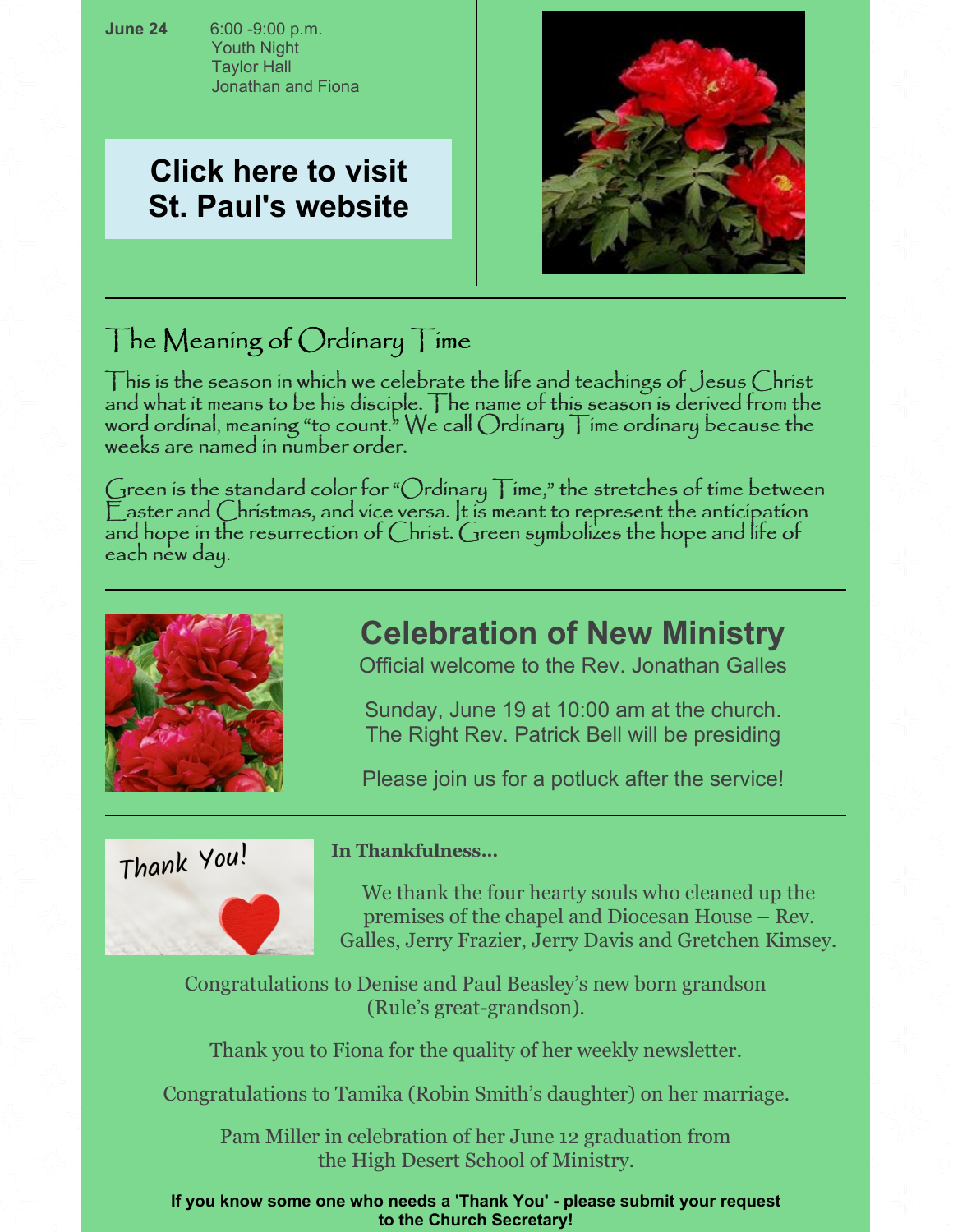

### **From our Committees...**

#### **Calling all musicians...**

During the summer months, from June 26 until the welcome back Sunday in September, the Offertory at the 10:00 am service can be done by anyone who wishes to use their musical gifts! Please think about offering an anthem.



Choose a Sunday that works for you and tell the office. If an accompanist is needed contact Rule Beasley. If you need a piece of music Anne Frazier has a list of all available music.

Submitted by Anne Frazier



### **Columbia Gorge Education Service District**

Dedicated to Enhancing Educational Opportunities

#### **Host Families needed for teachers...Migrant Education Program**

The program is gearing up for summer school - 3 binational teachers are visiting this summer from Mexico to assist.

We are looking at June 14<sup>th</sup> through July 22<sup>nd</sup>, any and all time between. In the past, we have had several host families share a teacher or two by taking them a week at a time and also those that chose to host the entire time.

If anyone is interested, please let me know. There is a small stipend available for the host family(ies).

Toña Sanchez (she/her/ella) Migrant Education Program Coordinator Columbia Gorge Education Service District (541) 296-8271 **[www.cgesd.k12.or.](http://www.cgesd.k12.or.us/)**

Submitted by Anne Marie Woolsey

### **The Stonehenge War Memorial in Goldendale needs your help crocheting poppies!**

The Stonehenge War Memorial in Goldendale, WA is now on the historic landmarks registry thanks to our support in 2018 for a ceremony marking the centennial the end of World War I. It is an amazing site that honors the fallen from the county, and is a replica of Stonehenge in the UK.



Louise Palermo, the Curator of Education, has been trying since 2018 to get poppies to grow near the memorial, and they are not taking as we had hoped. This year Lou decided to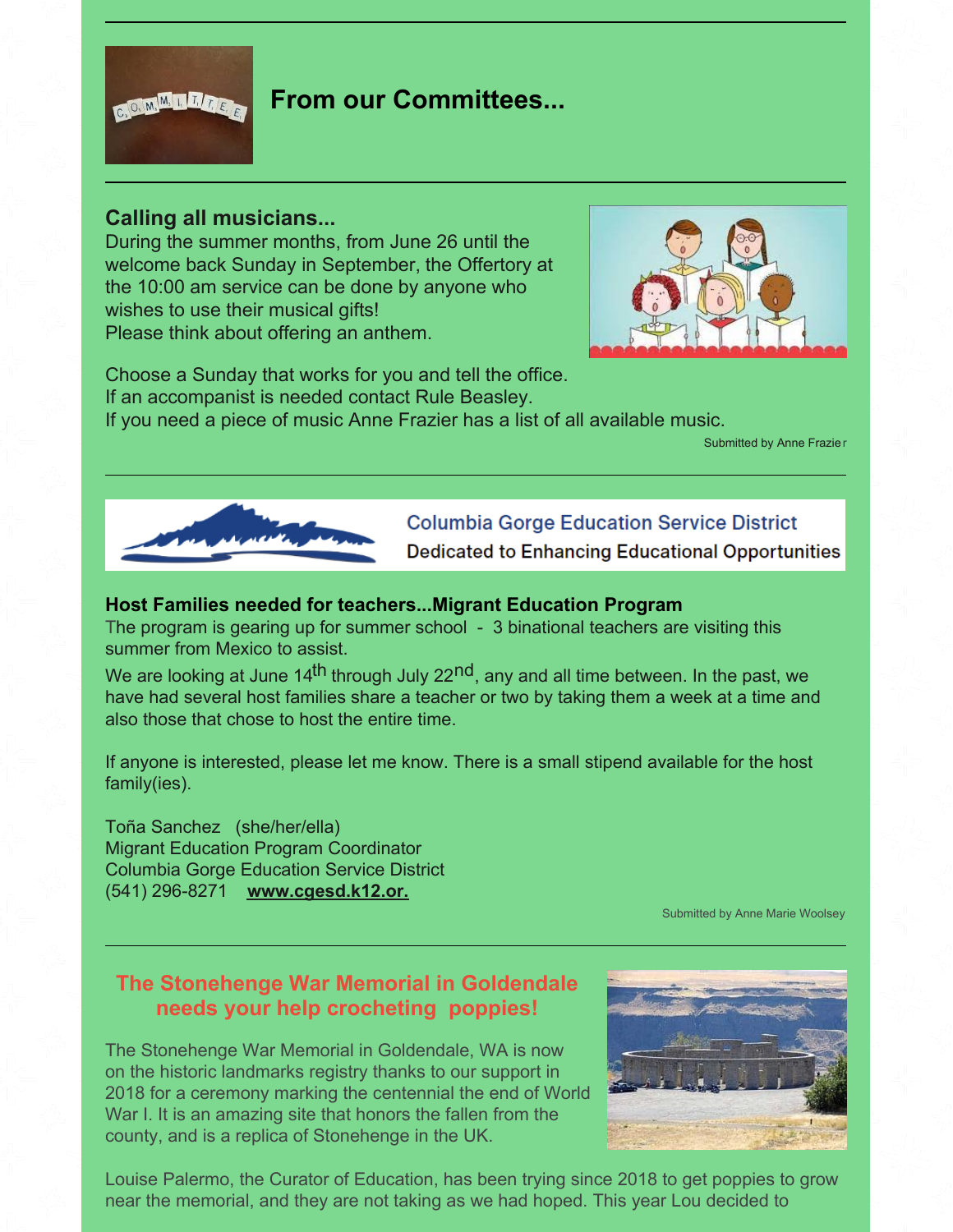crochet poppies and attach them to the sentinel stones and larger rocks around the memorial, creating a stunning Never Forget Garden in the process.

**But she needs help in crocheting the poppies and I immediately thought of Gold Star Mothers and DAR. Poppies would need to be created and sent to the Maryhill Museum of Art by June 20th. I created a "volunteer job" request on our Facebook page with more information and a link to creating the poppies:**

**[https://www.facebook.com/job\\_opening/1648146045564755/?source=share](https://www.facebook.com/job_opening/1648146045564755/?source=share)**

#### *Gavin McIlvenna*

Co-Founder, Public Affairs Committee Chair Society of the Honor Guard, Tomb of the Unknown Soldier (SHGTUS) *"Soldiers never die until they are forgotten, Tomb Guards never forget"*

#### **Vestry Committee**

**Click to [read...4.10.2022](https://files.constantcontact.com/0376e42d701/b7f65461-0c95-4105-b1f2-066e9e0d378e.pdf?rdr=true) Vestry Meeting Minutes**

**Click to [read...2.20.22](https://files.constantcontact.com/0376e42d701/1b3834fd-75b4-4c32-9936-ab88bb89e819.pdf?rdr=true) Annual Meeting Minutes**



# **Dance Party!**

Mike Nagle's partner, Tama, is inviting everyone to her 60th birthday celebration/dance party.

**Saturday, June 18th, from 7:00-11:00 on the main floor of the Civic Auditorium in The Dalles.**

There will be a DJ, no-host bar, and light refreshments. Partners are not required and there will be various types of dance opportunities.

No fee for admission but donations can be made to Salvation Army's Christmas toy fund for children.



Submitted by Mike Nagle



Therefore you have no excuse, whoever you are, when you judge others; for in passing judgement on another you condemn yourself, because you, the judge, are doing the very same things.

Romans 2:1



### **Episcopal News Service**

General Convention poised for churchwide racial justice discussion.

### **Click here to read [article...](https://www.episcopalnewsservice.org/2022/06/09/as-dioceses-pursue-reparations-general-convention-poised-for-churchwide-racial-justice-discussion/)**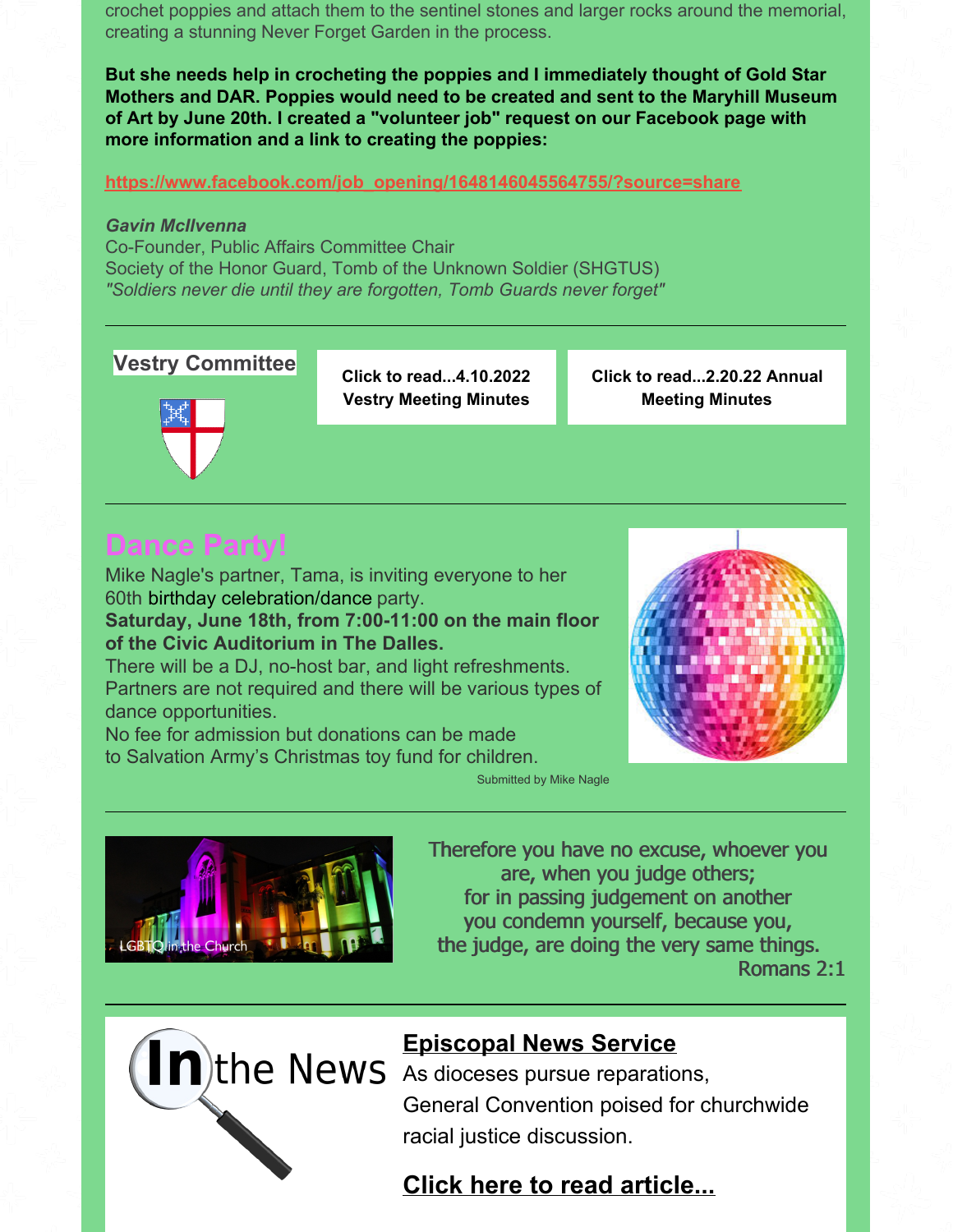BY DAVID PAULSEN Posted Jun 9, 2022



# **Study Groups**

## **Sunday Forum**

Sundays at 9 a.m. in the Common Room

### **6.12.2022 Study Guide [Threefold](https://files.constantcontact.com/0376e42d701/555c20bf-4562-4e48-aab4-ba85968fa3e1.pdf?rdr=true) Life**



# **June Birthda**

| 10            | Karen Coats    |
|---------------|----------------|
| $\mathbf{12}$ | Nathan Kirby   |
| 19            | Denise Beasley |
| 22            | Bill Wright    |
| 24            | Davie Yakish   |
| 24            | Mitzi Kenyon   |

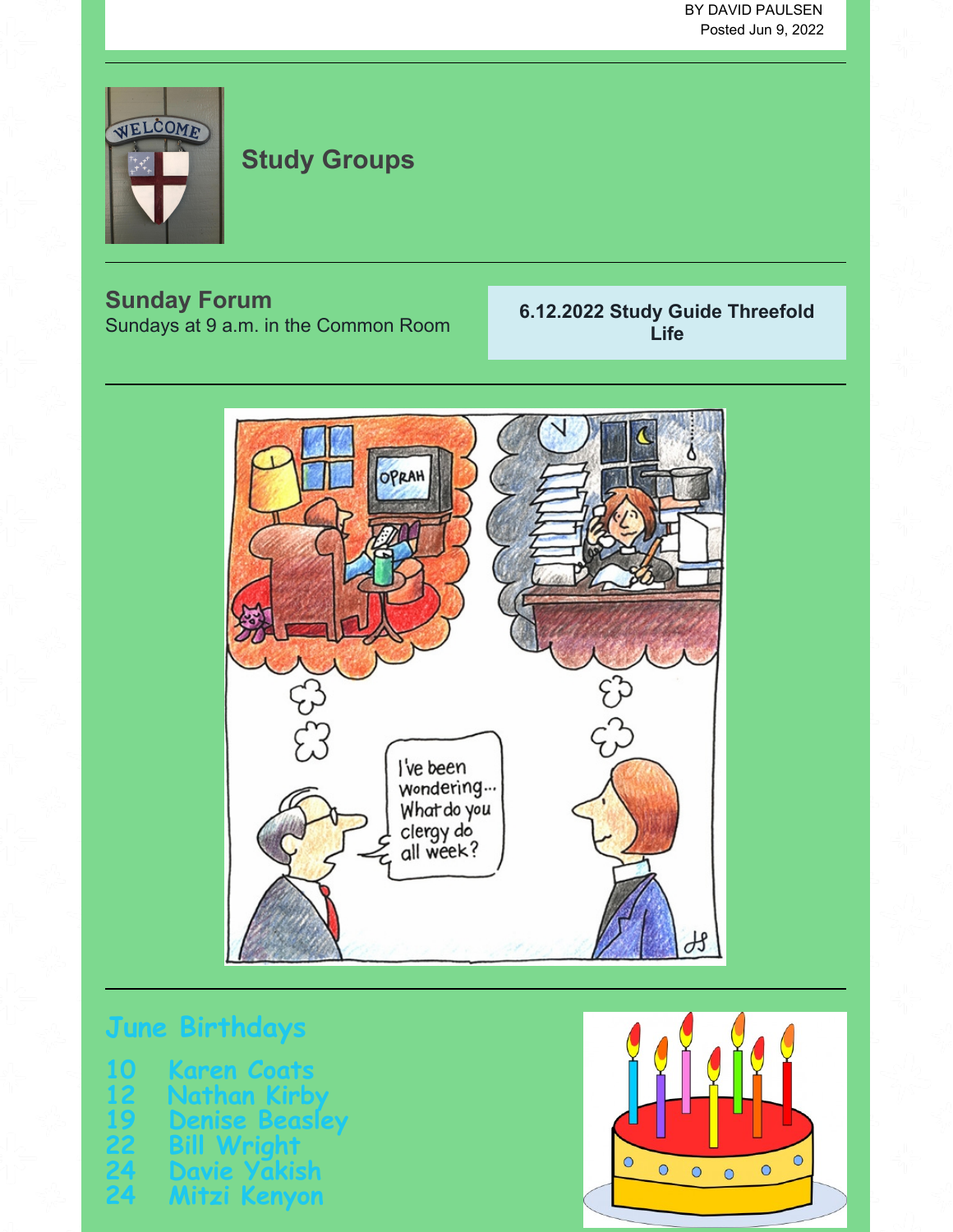#### **For your prayers...**

Mary Mongold, the mother of Pam Miller, Kalani Harris, granddaughter of Bruce and Lori Harris (friends of The Feriante's family), Ignacio & Caitlin Espinoza and their young children during his health crisis (close family friends of The Feriante's), Ron and Dewanda Clark for peace and gentleness, Alan Alford, Ervin and Ray Schlichting, Bill Ketchum, Glenis Schreffler and family, Christi McCarren, Megan and Hayden (sister and family of Kim McCullough), Heidi Rizor(John and Diane Adam's granddaughter), Skip & Carol Fisher, Bobbi Green, Melanie Tromp van Holst from Ascension, Mary who is suffering from ALS (a friend of Amy McIlvenna), Steve and Colleen Schafroth, Michael Hayes (Gretchen Kimsey's nephew suffering from colon cancer), Peter Russell (Jeanie Senior's nephew), Elen Thomas (Carolyn Thomas' granddaughter), Evelyn Nultemeier (Georgia Giacobbe's sister), Ken Schlief, Harrison Richter, Pat Peickert (at the death of her grandson), relief from the Covid-19 virus spread throughout the community and country, the people of Ukraine, and our Nation. (5.17.2022)

Deb Hucke and the Hucke family as they grieve the loss of Ross, and comfort for Jan Newson as she grieves the death of her son, Jeffrey Miller, Mary Ellen, Laura and Carly Lowe as they grieve the loss of Cary, and Armand and Ruby Larive as they grieve the loss of their son, Andrew.

#### **For the departed:**

Jeri Ruefer-Hore (Deb Hucke's sister), Harry Ketchum (younger brother of Bill Ketchum), Janet Arnold (Helen Kochel's daughter), Jim Ramsey, Wanda Olsen, Ross Hucke, John Ringlbauer, Jeffrey Miller, Alice (John Langfeldt's sister), Cary Lowe, and Andrew Larive.  $(5.17.2022)$ 

#### **Donate to St. Paul's...**

#### **Fred Meyer**

**Community Rewards Program This program makes fundraising easy by donating to local organizations based on the shopping you do every day. Once you link your Card to an organization, all you have to do is shop at Fred Meyer and swipe your Shopper's Card. St. Paul's has already received \$393 from this program!**

**Click HERE to see how the [program](https://www.fredmeyer.com/i/community/community-rewards) works and to link your Fred Meyer card**



To submit articles, poems, recipes, or pictures for the weekly newsletter, please submit them by Wednesday. Some articles may be held over for the following issue due to immediacy and space. Your articles, etc. keep us smiling and feeling like <sup>a</sup> community. Thank you! Fiona-Church Secretary